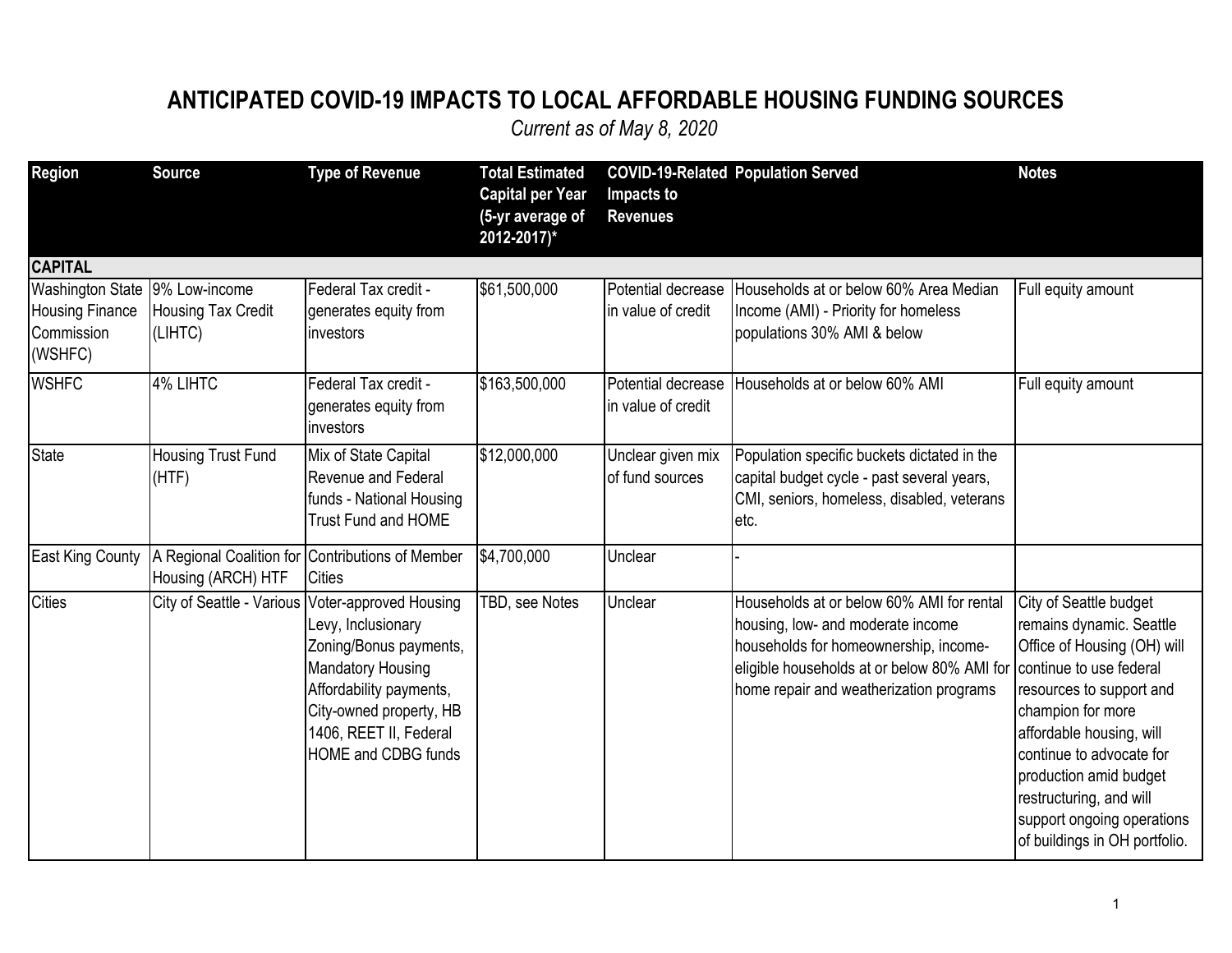### **ANTICIPATED COVID-19 IMPACTS TO LOCAL AFFORDABLE HOUSING FUNDING SOURCES**

| Region           | <b>Source</b>                                                                      | <b>Type of Revenue</b>             | <b>Total Estimated</b><br><b>Capital per Year</b><br>(5-yr average of<br>2012-2017)* | Impacts to<br><b>Revenues</b> | <b>COVID-19-Related Population Served</b>                                                                                                                                                                                                                                                                       | <b>Notes</b> |
|------------------|------------------------------------------------------------------------------------|------------------------------------|--------------------------------------------------------------------------------------|-------------------------------|-----------------------------------------------------------------------------------------------------------------------------------------------------------------------------------------------------------------------------------------------------------------------------------------------------------------|--------------|
| <b>Cities</b>    | House Bill 1406                                                                    | State Sales Tax "Credit"           | <b>TBD</b>                                                                           | Unclear                       | New resource                                                                                                                                                                                                                                                                                                    |              |
| King County (KC) | Lodging/Stadium                                                                    | Hotel/Motel Tax                    | \$7,500,000                                                                          | Significant<br>decrease       | Households between 30% to 80% AMI for<br>projects located within a 1/2 mile of high<br>capacity transit                                                                                                                                                                                                         |              |
| KC               | Mental Illness and Drug Sales Tax<br>Dependency (MIDD)                             |                                    | \$2,000,000                                                                          | Decrease                      | Households with mental illness and /or<br>substance abuse issues with incomes at or<br>below 30% AMI                                                                                                                                                                                                            |              |
| KC               | Veterans, Seniors, and<br>Human Services Levy<br>(VSHSL)                           | Property Tax                       | \$2,500,000                                                                          | Stable                        | Split into 3 buckets: Seniors, Veterans and<br>vulnerable population, addressing barriers<br>to accessing or maintaining stable housing                                                                                                                                                                         |              |
| KC               | Document Recording<br>Fee (DRF) & Regional<br>Affordable Housing<br>Program (RAHP) | Document Recording Fee \$2,300,000 |                                                                                      | so far                        | Unclear, but stable Households with incomes at or below 40%<br>AMI with greatest barriers to securing and<br>remaining in permanent housing with high<br>serve needs and chronically homeless;<br>Households at or below 50% AMI, funds can<br>be used for households who are homeless<br>or have special needs |              |
| KC               | <b>HOME</b>                                                                        | <b>Federal Grant</b>               | \$2,000,000                                                                          | Stable                        | Households up to 60% AMI for rental and up<br>to 80% for homeownership; 15% of funds<br>reserved for a Community Housing<br>Development Organization (CHDO)                                                                                                                                                     |              |
| KC               | Airbnb                                                                             | Short-term Lodging Tax             | <b>TBD</b>                                                                           | Unclear                       | New resource                                                                                                                                                                                                                                                                                                    |              |
| K <sub>C</sub>   | House Bill 1406                                                                    | State Sales Tax "Credit"           | <b>TBD</b>                                                                           | Unclear                       | New resource                                                                                                                                                                                                                                                                                                    |              |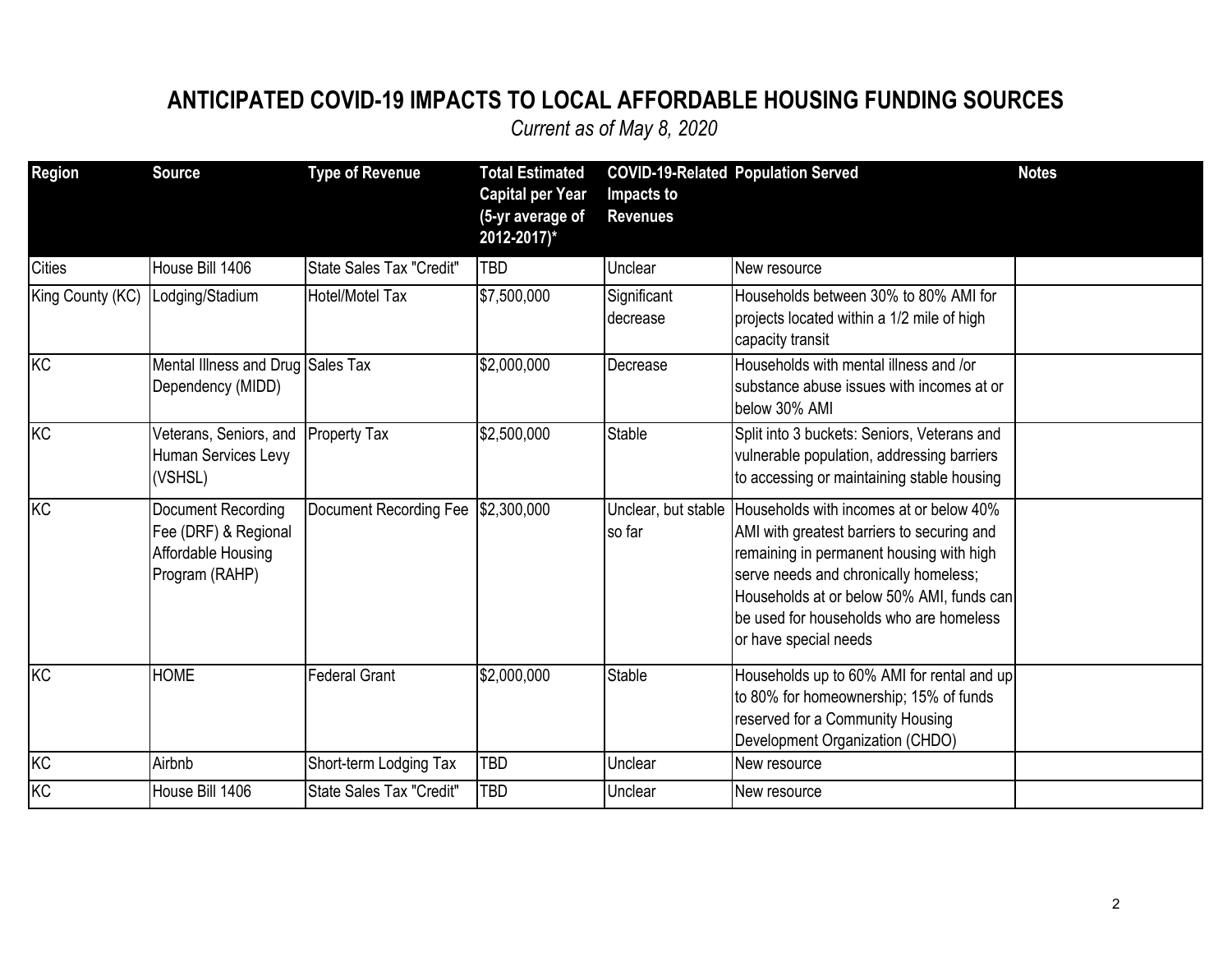#### **ANTICIPATED COVID-19 IMPACTS TO LOCAL AFFORDABLE HOUSING FUNDING SOURCES**

*Current as of May 8, 2020*

| <b>Region</b> | <b>Source</b>                                                                                                | <b>Type of Revenue</b>                                    | <b>Total Estimated</b><br><b>Capital per Year</b><br>(5-yr average of<br>2012-2017)* | Impacts to<br><b>Revenues</b> | <b>COVID-19-Related Population Served</b>                                                                                                         | <b>Notes</b> |
|---------------|--------------------------------------------------------------------------------------------------------------|-----------------------------------------------------------|--------------------------------------------------------------------------------------|-------------------------------|---------------------------------------------------------------------------------------------------------------------------------------------------|--------------|
|               | <b>SERVICES FOR PERMANENT SUPPORTIVE HOUSING</b>                                                             |                                                           |                                                                                      |                               |                                                                                                                                                   |              |
| <b>State</b>  | <b>Consolidated Homeless State Document</b><br>Grant (CHG)                                                   | <b>Recording Fees</b>                                     | \$700,000                                                                            | so far                        | Unclear, but stable This is new as of mid-2019; PSH for<br>homeless families with children                                                        |              |
| KC            | <b>DRF</b>                                                                                                   | <b>King County Homeless</b><br>Document Recording<br>Fees | \$5,500,000                                                                          | so far                        | Unclear, but stable This is an average; Annual 5-year awards;<br>operating and services for PSH with priority<br>on Chronically Homeless          |              |
|               | <b>HOMELESSNESS PREVENTION AND DIVERSION</b>                                                                 |                                                           |                                                                                      |                               |                                                                                                                                                   |              |
| KC            | Youth and Family<br>Homelessness<br><b>Prevention Initiative</b><br>(YFHPI) and Best Start<br>for Kids (BSK) | <b>Property Tax</b>                                       | \$1,800,000                                                                          | Stable                        | Case management program serving<br>households at imminent risk of becoming<br>homeless; funds help families not lose their<br>homes and stabilize |              |

\* Based on Regional Affordable Housing Task Force (RAHTF) report data (Average of 2012-2017)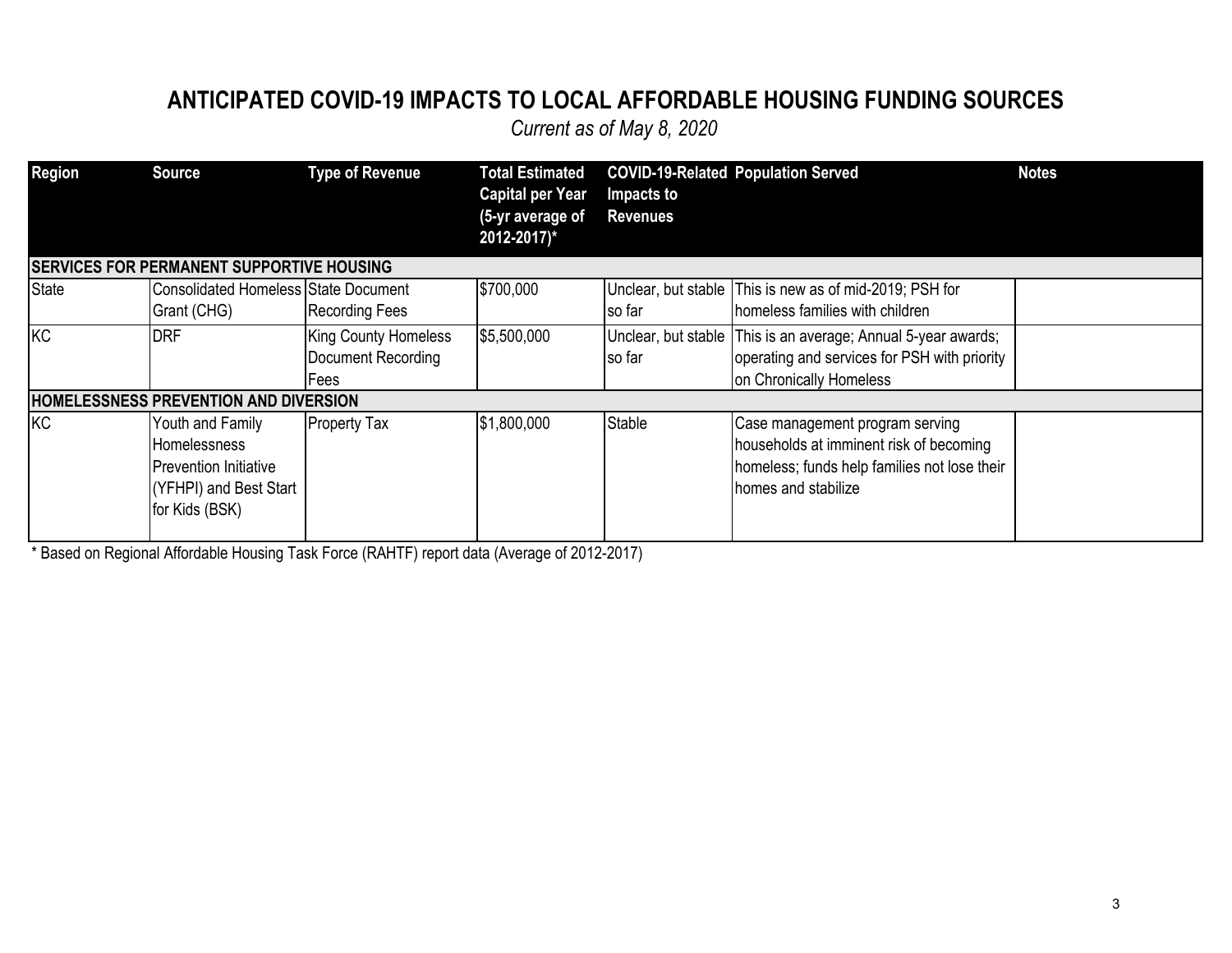### **FEDERAL COVID-19 RECOVERY RESOURCES ALLOCATED TO KING COUNTY JURISDICTIONS**

| <b>Region</b>           | <b>Funding Source</b><br><b>Name</b>                            | <b>Source</b>            | <b>Amount</b> | <b>Population/ Uses</b>                                                                                                                                                               | <b>Notes</b>                                                                                                                                                                                                                                                                                                                                                                   |
|-------------------------|-----------------------------------------------------------------|--------------------------|---------------|---------------------------------------------------------------------------------------------------------------------------------------------------------------------------------------|--------------------------------------------------------------------------------------------------------------------------------------------------------------------------------------------------------------------------------------------------------------------------------------------------------------------------------------------------------------------------------|
| KC Consortium Community | Development Block<br>Grant - Coronavirus<br>(CDBG-CV) (Formula) | Federal CARES Act        |               | \$3,343,731 Low and moderate Income, Typically not<br>used for housing, but rental assistance is an<br>eligible use. Also potential small business<br>support. Must be COVID-related. | Total includes \$1.3M in pass-through funding for<br>Redmond, Renton, Shoreline, Kirkland, and Burien.<br>Remainder is ~\$2M. Additional CDBG-CV may be<br>allocated to KC by HUD based on COVID impacts.                                                                                                                                                                      |
| Auburn                  | CDBG-CV (Formula)                                               | <b>Federal CARES Act</b> |               | \$371,805 See previous                                                                                                                                                                | Anticipate action plan amendment the week of 5/18                                                                                                                                                                                                                                                                                                                              |
| Bellevue                | CDBG-CV (Formula)                                               | Federal CARES Act        |               | \$489,623 See previous                                                                                                                                                                |                                                                                                                                                                                                                                                                                                                                                                                |
| <b>Federal Way</b>      | CDBG-CV (Formula)                                               | Federal CARES Act        |               | \$432,622 See previous                                                                                                                                                                |                                                                                                                                                                                                                                                                                                                                                                                |
| Kent City               | CDBG-CV (Formula)                                               | Federal CARES Act        |               | \$670,541 See previous                                                                                                                                                                |                                                                                                                                                                                                                                                                                                                                                                                |
| Seattle                 | CDBG-CV (Formula)                                               | Federal CARES Act        |               | \$14,000,000 See previous                                                                                                                                                             | Approximate totals. \$4 M for rental assistance<br>programs for low- to moderate-income households at<br>risk of eviction, homeless prevention, and/or<br>homelessness programs that serve low-income<br>persons diagnosed with HIV/AIDS; \$7.0M for meals<br>and food delivery programs; \$1.5M for small business<br>stabilization; \$1.4M for future COVID response actions |
|                         |                                                                 | <b>TOTAL</b>             | \$19,308,322  |                                                                                                                                                                                       |                                                                                                                                                                                                                                                                                                                                                                                |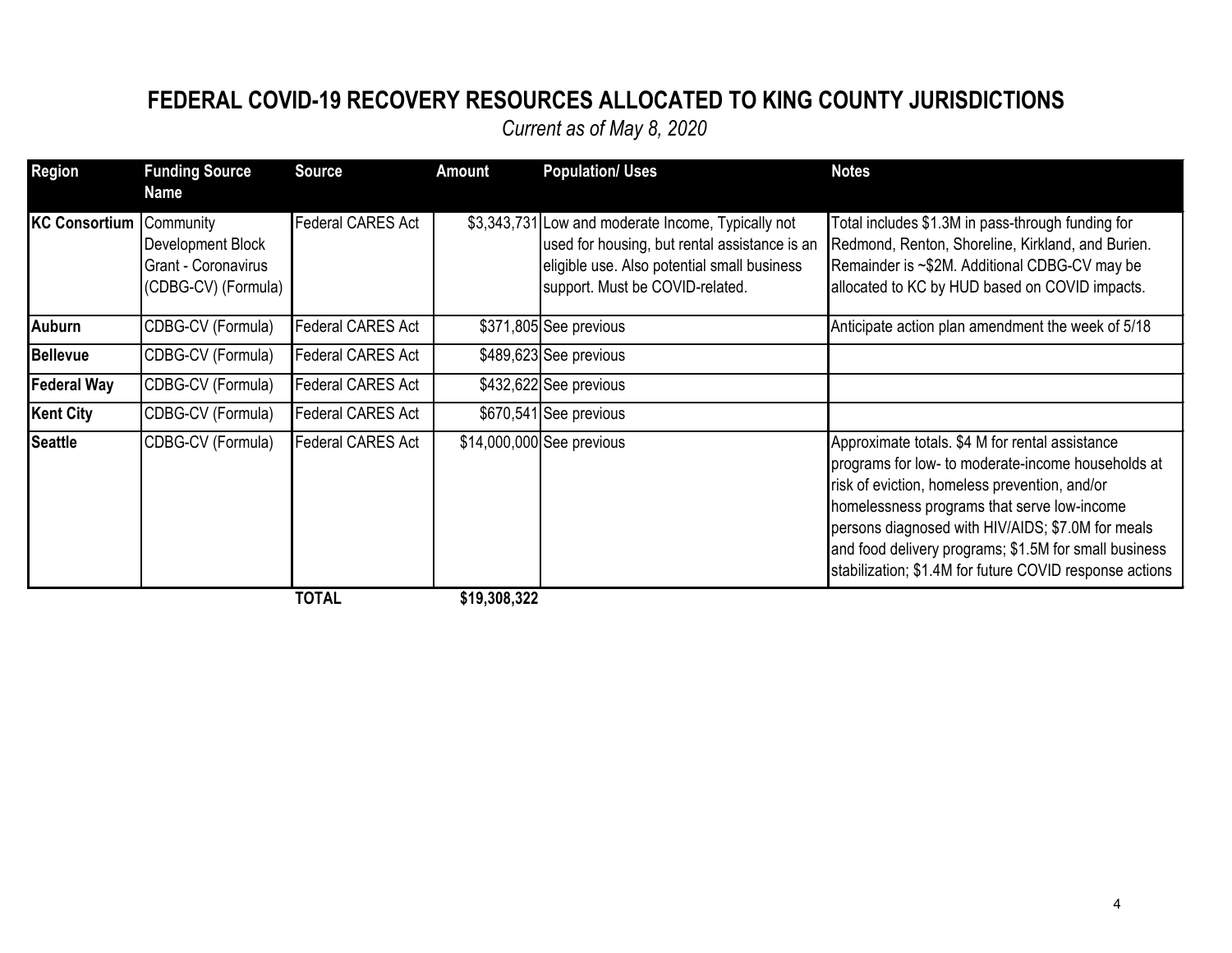## **LOCAL GOVERNMENT COVID-19 RESPONSE FOR RENTERS**

*Current as of May 8, 2020*

Information in this table is publicly available and may be incomplete. Information was compiled by staff from South King Housing and Homelessness Partners (SKHHP); Sound Cities Association (SCA); Housing Interjurisdictional Team (HIJT), and King County Council. Please note that many cities have responded to COVID-19 by expanding supports in a broad range of categories, including food assistance, isolation and quarantine sites, and hygiene stations. The table below only includes city and County actions related to rental assistance and tenant protections and does not account for already-budgeted rental assistance funds.

| <b>Government</b>  | <b>Rental Assistance</b>                                                                                                                                                                                                                                                                                                                     | <b>Tenant Protections</b>                                                                                                                                                                                                                              |
|--------------------|----------------------------------------------------------------------------------------------------------------------------------------------------------------------------------------------------------------------------------------------------------------------------------------------------------------------------------------------|--------------------------------------------------------------------------------------------------------------------------------------------------------------------------------------------------------------------------------------------------------|
| <b>COUNTY</b>      |                                                                                                                                                                                                                                                                                                                                              |                                                                                                                                                                                                                                                        |
| <b>King County</b> | \$1.5 million administered through United Way of King County for those earning 50% AMI<br>or below and facing COVID-related impacts                                                                                                                                                                                                          |                                                                                                                                                                                                                                                        |
| <b>CITIES</b>      |                                                                                                                                                                                                                                                                                                                                              |                                                                                                                                                                                                                                                        |
| <b>Auburn</b>      |                                                                                                                                                                                                                                                                                                                                              | Temporary moratorium on residential late payment fees; Mayor Backus signed<br>emergency proclamations that will put a moratorium on commercial evictions.                                                                                              |
| <b>Bellevue</b>    | \$450,000 distributed equally to five human services agencies serving Bellevue for<br>emergency rental assistance and eviction prevention. The funds came from a city council<br>contingency fund. Catholic Community Services, Hopelink, LifeWire, Salvation Army, and<br>Solid Ground.                                                     |                                                                                                                                                                                                                                                        |
| <b>Burien</b>      |                                                                                                                                                                                                                                                                                                                                              | Request state and federal elected officials impose immediate moratorium on<br>rent and mortgage; Residential tenant eviction moratorium; ban on late fees;<br>writing letter to all rental properties notifying them of Governor's Executive<br>Order. |
| Covington          | Allocated all HB 1406 funds collected in 2020 to rental assistance. Year to date (reported<br>at 4/28/20 Council meeting) they had collected \$3,214.36 and they project collection of<br>\$43,678 for the full year, based on 2018 sales tax. The yearly projection will likely be less<br>than projected due to the current COVID economy. |                                                                                                                                                                                                                                                        |
| <b>Duvall</b>      | Working on a contract with Hopelink to distribute the City's HB 1406 dollars, which would<br>include rental assistance.                                                                                                                                                                                                                      |                                                                                                                                                                                                                                                        |
| Enumclaw           | Through one local nonprofit, provided additional \$10,000 in rental assistance over what<br>was previously budgeted for 2020.                                                                                                                                                                                                                |                                                                                                                                                                                                                                                        |
| <b>Federal Way</b> |                                                                                                                                                                                                                                                                                                                                              | Moratorium on rental late fees.                                                                                                                                                                                                                        |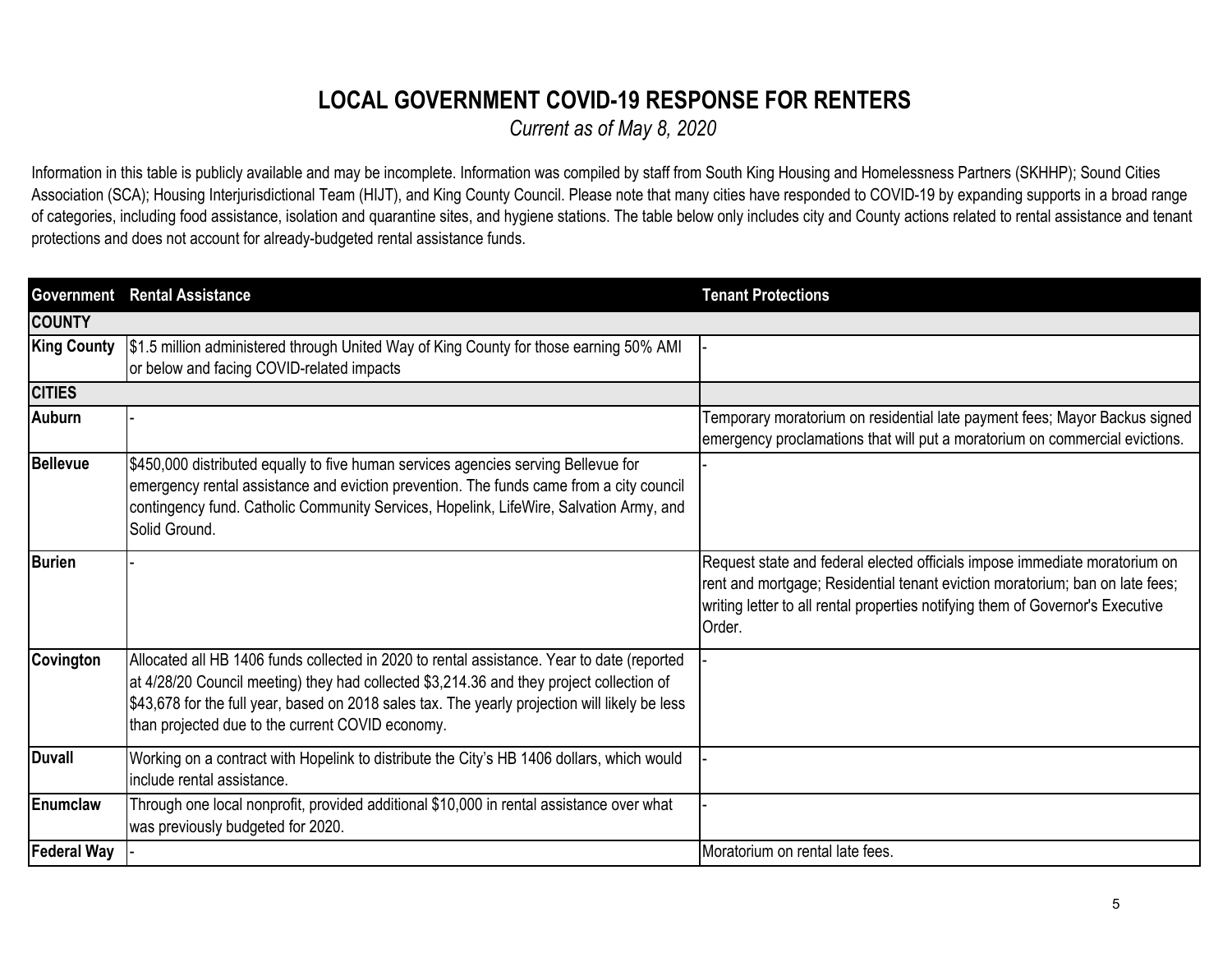# **LOCAL GOVERNMENT COVID-19 RESPONSE FOR RENTERS**

| <b>Government</b>   | <b>Rental Assistance</b>                                                                                                                                                                                                                                                                                                                                                                                                                                                                                                                                                           | <b>Tenant Protections</b>                                                                                                                                                                                                                                                                                                                                                                                                                                                     |
|---------------------|------------------------------------------------------------------------------------------------------------------------------------------------------------------------------------------------------------------------------------------------------------------------------------------------------------------------------------------------------------------------------------------------------------------------------------------------------------------------------------------------------------------------------------------------------------------------------------|-------------------------------------------------------------------------------------------------------------------------------------------------------------------------------------------------------------------------------------------------------------------------------------------------------------------------------------------------------------------------------------------------------------------------------------------------------------------------------|
| <b>Issaquah</b>     | \$100,000 for emergency rental and mortgage assistance. The funds are available through<br>two community-based organizations (Issaquah Community Services and St. Vincent de<br>Paul).                                                                                                                                                                                                                                                                                                                                                                                             | Mayoral proclamation restricting late fees or charges due to delinquent rent.                                                                                                                                                                                                                                                                                                                                                                                                 |
| Kenmore             | \$10,000 to Hopelink for rental assistance. In late April, the Council approved an additional<br>\$50,000 for human services, and rental assistance was specifically mentioned as a<br>possible use. At that same meeting, Council asked that a future agenda include<br>discussion of requiring landlords to provide an additional six months to tenants after the<br>end of the moratorium to pay back rent. This will come back to Council, likely at the May<br>11 meeting, with additional information about how the moratorium fits with State<br>proclamation requirements. | Residential tenant eviction and late fee moratorium until 5/4.                                                                                                                                                                                                                                                                                                                                                                                                                |
| <b>Kirkland</b>     | \$100,000 given to five community organizations to administer rental assistance: (Attain<br>Housing \$10,000; Eastside Legal Assistance Program \$25,000; Hopelink \$30,000;<br>LifeWire \$10,000; Muslim Community Resource Center \$25,000).                                                                                                                                                                                                                                                                                                                                     |                                                                                                                                                                                                                                                                                                                                                                                                                                                                               |
| <b>Maple Valley</b> | \$50,000 in rental/mortgage assistance to support residents. The funds are being<br>administered through the Maple Valley Food Bank and Vine Maple Place.                                                                                                                                                                                                                                                                                                                                                                                                                          |                                                                                                                                                                                                                                                                                                                                                                                                                                                                               |
| Redmond             | On 5/5, the Parks and Human Services Council Committee of the Whole considered a<br>recommendation to use \$100,000 of HB 1406 funds for rental assistance. Possible Council<br>action will occur on June $2^{nd}$ . \$50,000 for rental assistance for Muslim Community<br>Resource Center to administer.                                                                                                                                                                                                                                                                         | Mayoral proposal for moratorium on charges for delinquent rent payment and<br>other assistance. No late fees for residential, mobile home and commercial<br>tenants through May 7th. Encouraging landlords to provide grace periods and<br>payment plans for tenants. Requesting the Governor to take additional steps,<br>including extending the current moratorium on evictions, and extending it to<br>mobile home and commercial tenants, and providing mortgage relief. |
| Renton              |                                                                                                                                                                                                                                                                                                                                                                                                                                                                                                                                                                                    | Emergency order supporting State moratorium on residential evictions.                                                                                                                                                                                                                                                                                                                                                                                                         |
| <b>Sammamish</b>    | City Council is considering additional funding for non-profits affected by COVID-19 to<br>administer rental assistance.                                                                                                                                                                                                                                                                                                                                                                                                                                                            |                                                                                                                                                                                                                                                                                                                                                                                                                                                                               |
| <b>SeaTac</b>       |                                                                                                                                                                                                                                                                                                                                                                                                                                                                                                                                                                                    | Council action on AB 5441 supporting eviction moratorium (4/14).                                                                                                                                                                                                                                                                                                                                                                                                              |